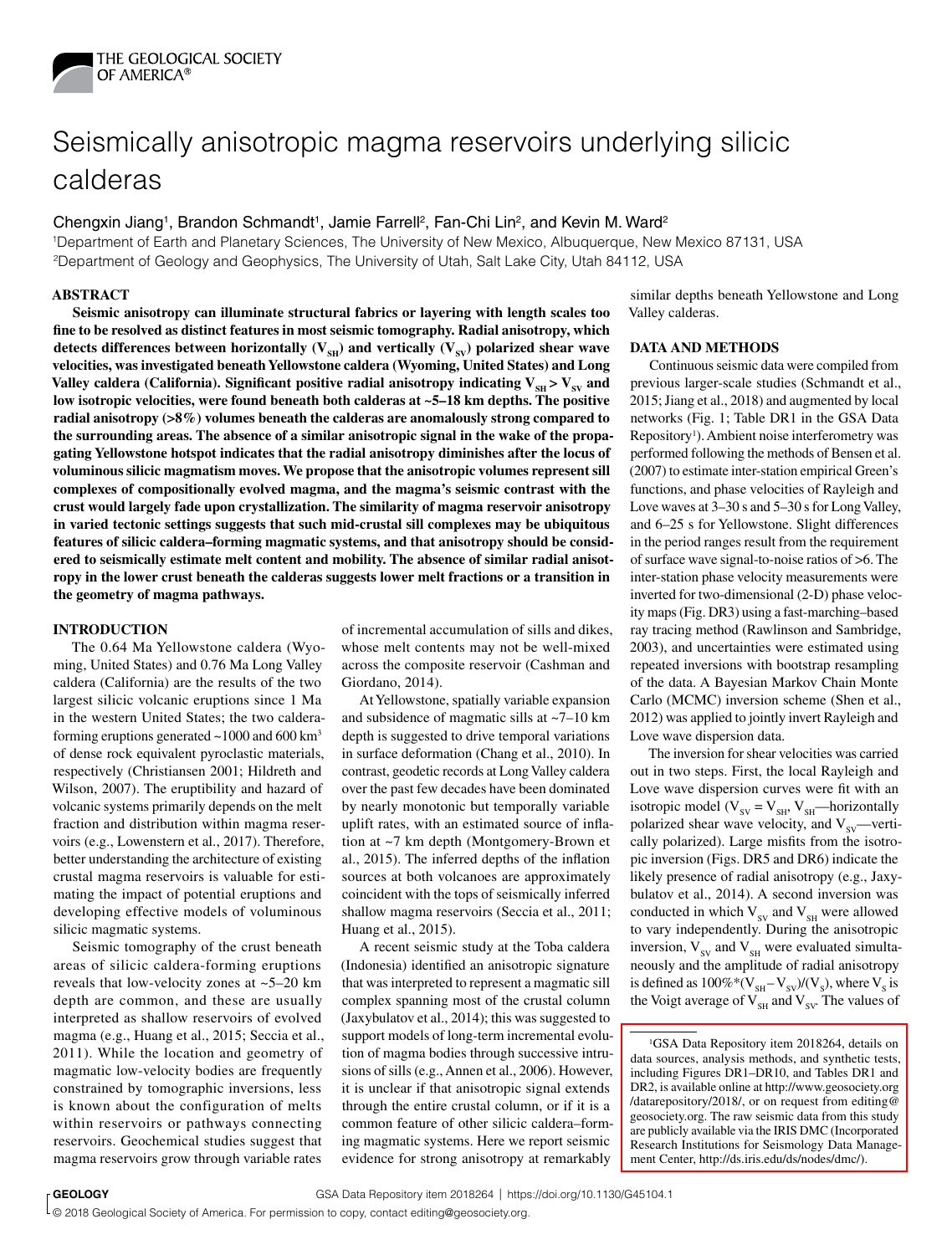

**Figure 1. Study area maps, showing Long Valley, California (A) and Yellowstone, Wyoming (B) regions. LVC—Long Valley caldera; YS—Yellowstone caldera. Physiographic provinces are outlined in blue, and labeled in the inset map, including Sierra Nevada (SN), Cascade Range (CR), Basin and Range (BR), Snake River Plain (SRP), Colorado Plateau (CP), Rocky Mountain (RM) and Great Plains (GP). Thin black lines are the state borders, and thick green lines delineate the calderas. Triangles represent seismic stations: black represents Transportable Array (TA) stations and other colors denote regional networks or temporary arrays (see Table DR1 [see footnote 1] for seismic network information). White box in A is the area shown in Figure 2. Dashed gray lines in B denote the Heise and Picabo calderas. A-A**′ **and B-B**′ **show locations of transects shown in Figure 3.**

 $V_{\rm sv}$  and  $V_{\rm SH}$  in the Monte Carlo search were constrained within the bounds shown in Table DR2. The posterior distribution was defined as the 800 best-fitting models after 1.5 million MCMC iterations, and we ensured that the distributions were not biased by the search bounds. The number of iterations was chosen to achieve a stable mean and 95% uncertainty for the posterior distributions. To estimate where radial anisotropy is required to fit the dispersion data, we plotted the

areas where zero anisotropy is located outside of the 95% confidence zone (Fig. 2). Radial anisotropy images with varying uncertainty thresholds are shown in Figures DR7 and DR8.

#### **ISOTROPIC AND ANISOTROPIC RESULTS**

The isotropic and anisotropic results exhibit contrasting regional settings and similar local characteristics beneath the two calderas (Fig. 2).



**Figure 2. Isotropic shear wave velocity (Vs) and anisotropic maps averaged at different depth ranges. LV—Long Valley caldera, California, USA; YS—Yellowstone caldera, Wyoming. Black dashed lines represent physiographic provinces, and thick green lines delineate the calderas. Gray dashed lines in F and H show the Heise caldera. The same Vs color scale is used for both study areas, but spatial scale of the maps differs, as shown by the 50 km scale bars.**

The contrasting upper crustal structures at <5 km depth (Fig. DR10) are not a focus here, as we are primarily concerned with deeper crustal structure. Long Valley caldera sits along a dramatic crustal boundary, with much slower crustal velocities in the Walker Lane to the east than the Sierra Nevada batholith to the west. The crust surrounding Yellowstone caldera generally has higher velocities than the Walker Lane east of Long Valley caldera. Both velocity models include regionally anomalous low velocities at  $\sim$  5–18 km depth (Figs. 2A and 2E). The middleto-upper crustal low-velocity anomaly beneath Yellowstone spans a larger area compared to the velocity anomaly beneath Long Valley, similar to the differences in the areas of the overlying calderas. The most striking feature in the middle-to-upper crust is the coincidence of the concentrated low isotropic velocities with strong positive radial anisotropy beneath the calderas. The average strength of radial anisotropy from 5 to 18 km is 8% at Long Valley and 12% at Yellowstone. In both study areas, the strongest radial anisotropy is located at 5–18 km beneath the calderas.

Tomography images of the lower crust show less-dramatic isotropic velocity variations and a relative scarcity of significant radial anisotropy in both calderas (Fig. 2). Lower-crustal velocities beneath both calderas are slightly higher than in the surrounding regions, but both areas have low-velocity anomalies that are slightly offset from the caldera locations. At Long Valley, the low-velocity anomaly at ~20 km depth is offset to the west beneath Mammoth Mountain, near the location where deep crustal seismicity has been observed (Shelly and Hill, 2011). At Yellowstone, the lower-crustal low velocities are offset just south and west of the caldera, which is different from a recent P-wave tomography image that showed low velocities in the lower crust beneath the caldera, albeit with the lowest velocities beneath the southwestern end of the caldera (Huang et al., 2015). Radial anisotropy is markedly different in the lower crust compared to the middle-to-upper crust, as it is not required at depths between 18 km and the local Moho (Fig. 2; Figs. DR7 and DR8). Synthetic tests demonstrate that the inversion scheme can distinguish between positive anisotropy confined to 5–18 km depth and anisotropy extending to the Moho (Fig. DR9).

### **MIDDLE-TO-UPPER CRUSTAL MAGMATIC SILL COMPLEXES**

Strong positive radial anisotropy at ~5–18 km depth beneath both calderas indicates horizontal layering of heterogeneous materials (Fig. 3), which we interpret as magmatic sill complexes similar to that beneath the Toba caldera (Jaxybulatov et al., 2014). Sub-solidus sills of an anomalous lithology could also produce radial anisotropy (Backus, 1962). Given that isotropic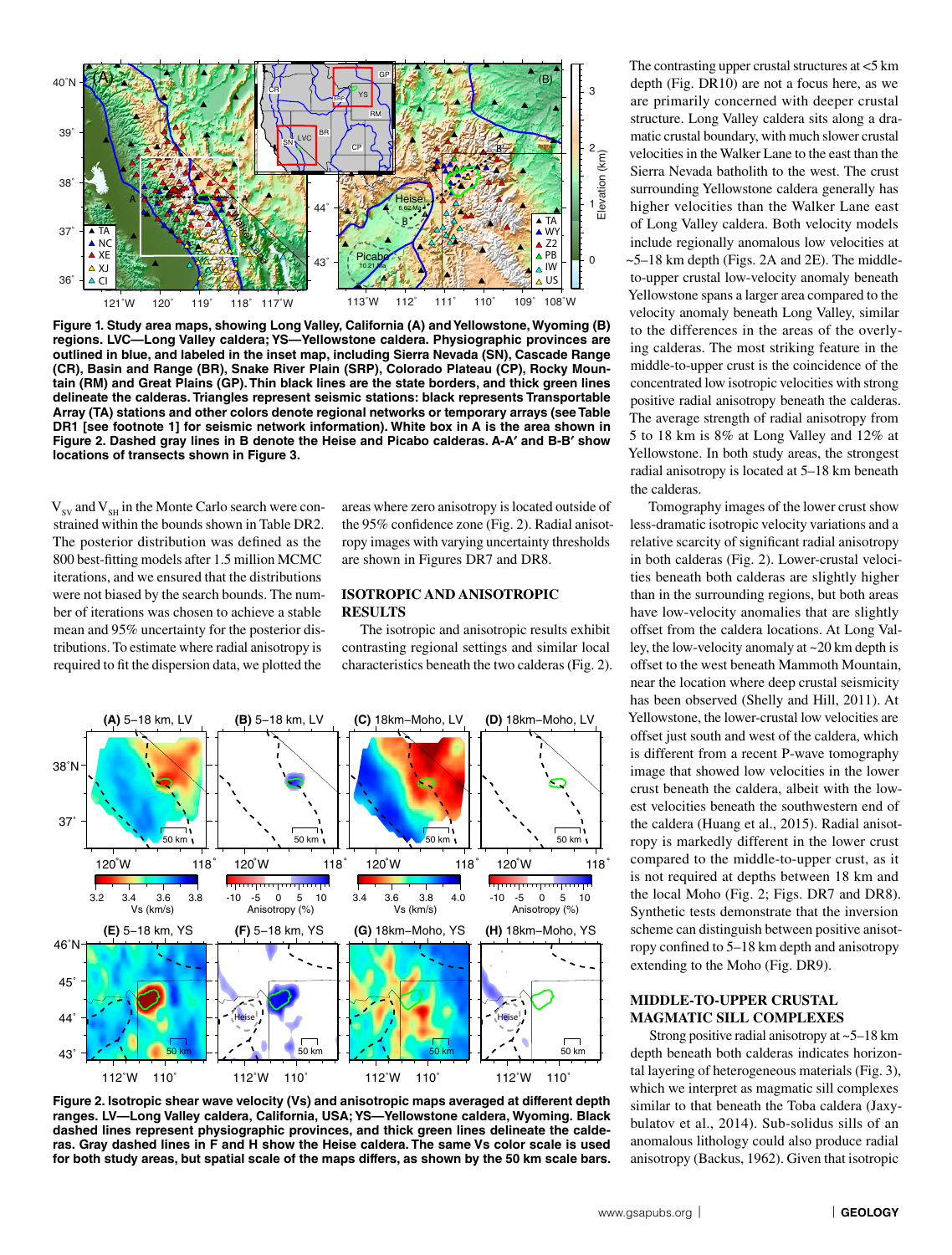

**Figure 3. Vertical cross sections of isotropic shear wave velocity (Vs) and anisotropy. Long Valley caldera (LVC), California, USA (A-A**′**) and Yellowstone caldera (YS), Wyoming (B-B**′**), and an interpretative cartoon. Profile locations are marked in Figure 1. Horizontal gray lines illustrate the Moho. Vertical green lines delineate the calderas. Circles in the first cross section of LVC are hypocenters from a 2009 earthquake swarm (Shelly and Hill et al., 2011). Note that the depths in the tomography are relative to the local surface, and the cartoon figure is shown with a different scale.**

Vs in the positive radial anisotropy volumes is lower than in the surrounding crust (Fig. 2), and that further Vs reduction is needed in the sills to achieve the ~10% anisotropy beneath the calderas, we consider a partial melt origin more likely. The eastern Snake River Plain provides a time-dependent view of the anisotropic structure underlying the Yellowstone hotspot that is consistent with a melt origin. The Heise caldera complex (Fig. 1B), which was active from ca. 6.6 to 4.5 Ma (Watts et al., 2011), is not underlain by a similar volume of significant positive radial anisotropy nor isotropic low velocities at ~5–18 km depth. This suggests that the radially anisotropic structure imaged beneath Yellowstone caldera is a transient feature that would fade if the hotspot's locus of silicic magmatism migrates. For the anisotropy to fade, most of the partial melt within the sills must have compositionally evolved from the primitive basalts supplied by mantle melting, to more felsic compositions typical of the continental crust.

The presence of a magmatic sill complex at similar depth ranges beneath Toba (Jaxybulatov et al., 2014), Yellowstone, and Long Valley calderas provides important evidence for common properties of voluminous silicic magmatic systems in diverse tectonic settings. Construction of the evolved magma reservoir as a sill complex is consistent with conceptual models of incrementally assembled and heterogeneous magma reservoirs, rather than a single well-mixed melt body (Cashman and Giordano, 2014). Melt storage in weakly connected volumes like sills also agrees with geochemical variability of magmas erupted from individual calderas (Gualda and Ghiorso, 2013; Swallow et al., 2018). Crystal mushes in sill complexes could be the long-lived staging grounds for eruptions that are eventually sourced by shorter-term accumulation of eruptible melts in the uppermost  $-5-8$  km, as

suggested by geodynamic models (Gelman et al., 2013) and petrologic constraints (Gualda and Ghiorso, 2013). Indeed, recent geochemical evidence favors long-lived (10<sup>4</sup>-10<sup>5</sup> yr) crystal-rich magma reservoirs that rapidly mobilize due to high flux recharge events within  $\sim 10^{-1}$  to  $10^3$  yr of eruption (Till et al., 2015; Rubin et al., 2017).

## **IMPLICATIONS FOR EVALUATING MAGMA RESERVOIRS**

When estimating the current life-cycle stage and hazards of active magmatic systems, the total melt content and melt mobility are key properties. Our new results caution that seismic estimates of those properties at large silicic magmatic systems could be biased by anisotropy. Reductions of  $V_{SV}$  sampled by Rayleigh waves (e.g., Stachnik et al., 2008) and P-to- $S_v$ conversions (e.g., Chu et al., 2010) are often used to estimate the average melt fraction in magma reservoirs. Introduction of ~10% positive radial anisotropy could bias Vs estimates by up to ~0.15 km/s for typical crustal velocities. The actual bias may be smaller depending on the sill's velocity anomaly and thickness (Jaxybulatov et al., 2014). For reference, a 0.15 km/s bias toward lower velocities would overestimate melt fractions by ~4% for low melt fractions (< 20%) using the rhyolitic melt to Vs relationship from Chu et al. (2010), which is specific to Yellowstone rhyolite composition. At higher melt fractions, the potential bias would increase. The mean isotropic Vs values from 5 to 18 km beneath Long Valley and Yellowstone calderas correspond to volumetrically averaged rhyolitic melt fraction estimates of 1.5% and 6%, respectively, which would increase to 4% and 10% if only  $V_{sv}$  were considered. Such estimation is still within the range of 5%–32% melts estimated by previous studies for Yellowstone (Chu et al., 2010; Huang et al., 2015). We may

underestimate the melt fraction present in subset volumes of the two anomalies because the horizontal-resolution length scale of our tomography is ~22 km for Long Valley and ~33 km for Yellowstone (Fig. DR2).

Even if seismic anisotropy is considered, the concentration of partial melts in sills that are inter-layered with more crystal-rich layers (e.g., Ellis et al., 2014) can introduce another type of bias. Melt fractions estimated by seismically averaging the entire volume of the sill complex (including more crystal-rich layers) will underestimate the melt fraction within individual sills, and hence overestimate the partial melt's viscosity (Costa et al., 2009). This difference is important with respect to the stability of magmatic systems because weakly connected, but relatively high melt-fraction sills could more rapidly mobilize their melts into eruptible reservoirs (e.g., Cashman and Giordano, 2014), which may not be expected based on the volumetrically averaged properties of the magmatic system. Future studies using numerical modeling of wave propagation or active source experiments to investigate fine sill structures could provide valuable new insights.

### **CHANGES IN THE MAGMATIC SYSTEMS WITH DEPTH**

The radially anisotropic inversions show that anisotropy is required at 95% confidence in the middle-to-upper crust, but none of the Long Valley study area, and only a small fraction near the western edge of the Yellowstone study area, require radial anisotropy in the lower crust at 95% confidence. The areas of radial anisotropy expand with less-stringent uncertainty thresholds (Figs. DR7 and DR8), but even without any culling, no radial anisotropy is found in the lower crust beneath either caldera. As demonstrated in the synthetic tests (Fig. DR9), the inversion scheme could resolve similar strength (10%) anisotropy extending from 18 km to the Moho, but it could not resolve  $\leq$ 2.5% anisotropy. So, it is clear that the magnitude of anisotropy decreases in the lower crust, but it may not be strictly isotropic. The sharp decrease in the strength and significance of radial anisotropy below ~15–20 km suggests a change in the abundance and/ or average geometry of melt-bearing volumes compared to the inferred sill complexes in the middle-to-upper crust (Fig. 3). Three potential scenarios are considered:

(1) If the lower-crustal melt fraction is lower, then the anisotropy may be too weak to detect even if melt is organized in sills. The average melt fraction versus depth is difficult to constrain, but prior P-wave tomography at Yellowstone was used to interpret an ~4× decrease in melt fraction in the lower crustal reservoir (Huang et al., 2015). Thus, it is plausible that less-abundant lower-crustal melt is also stored in sills.